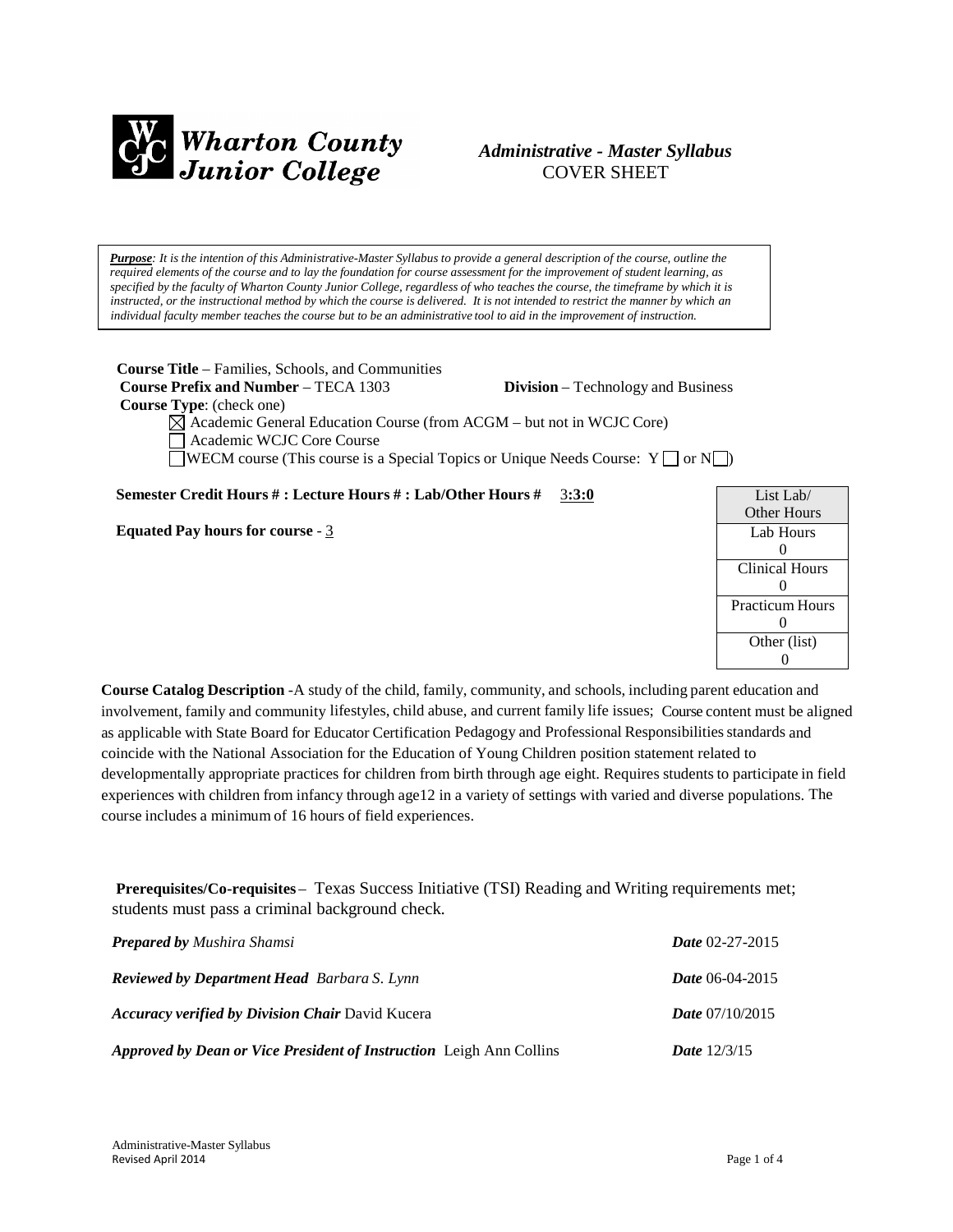

**I. Topical Outline** – Each offering of this course must include the following topics (be sure to include information regarding lab, practicum, clinical or other non-lecture instruction):

- 1. Describe issues relating to families and communities, such as skills for child- rearing, use of media with children (TV, computers, and internet), children with special needs, and diversity in family lifestyles and culture.
- 2. Evaluate strengths, weaknesses, and characteristics of a variety of family lifestyles (e.g., single parents, blended families, dual-career families, extended families, and working parents).
- 3. Identify four types of child abuse (neglect, psychological, physical, and sexual) and describe the behaviors associated with abused children and their families, as well as ways to work effectively with abusive behaviors.
- 4. Identify and articulate skills for effective communication with families and children such as using feedback and active listening.
- 5. Identify characteristics of functional (healthy) and dysfunctional (unhealthy) families.
- 6. Describe the impact of the family's culture and socio-economic status (SES) in relation to behavior and child-rearing practices.
- 7. Discuss the variations in child-rearing styles of and issues faced in each unique style.
- 8. Read and discuss professional journals to obtain information on trends in the field.
- 9. Identify the alternatives for Child Care and the effects of Early Childhood Education on children, families, and schools.
- 10. Compare and contrast alternatives to biological parenthood (e.g., adoption, foster families, and grandparents raising grandchildren).

In addition to the 48 hours of contact time in class (lecture/class discussions), students will participate in a minimum of 16 hours of observations in programs for children ages birth through 12 years at sites approved by the Department of Education/Early Childhood.

National Association for the Education of Young Children Standards measured in this course:

- 1. Promoting child development and learning
- 2. Building family and community relationships
- 3. Observing, documenting, and assessing
- 4. Using developmentally appropriate approaches to connect with children and families
- 5. Using content knowledge to build meaningful curriculum
- 6. Becoming a professional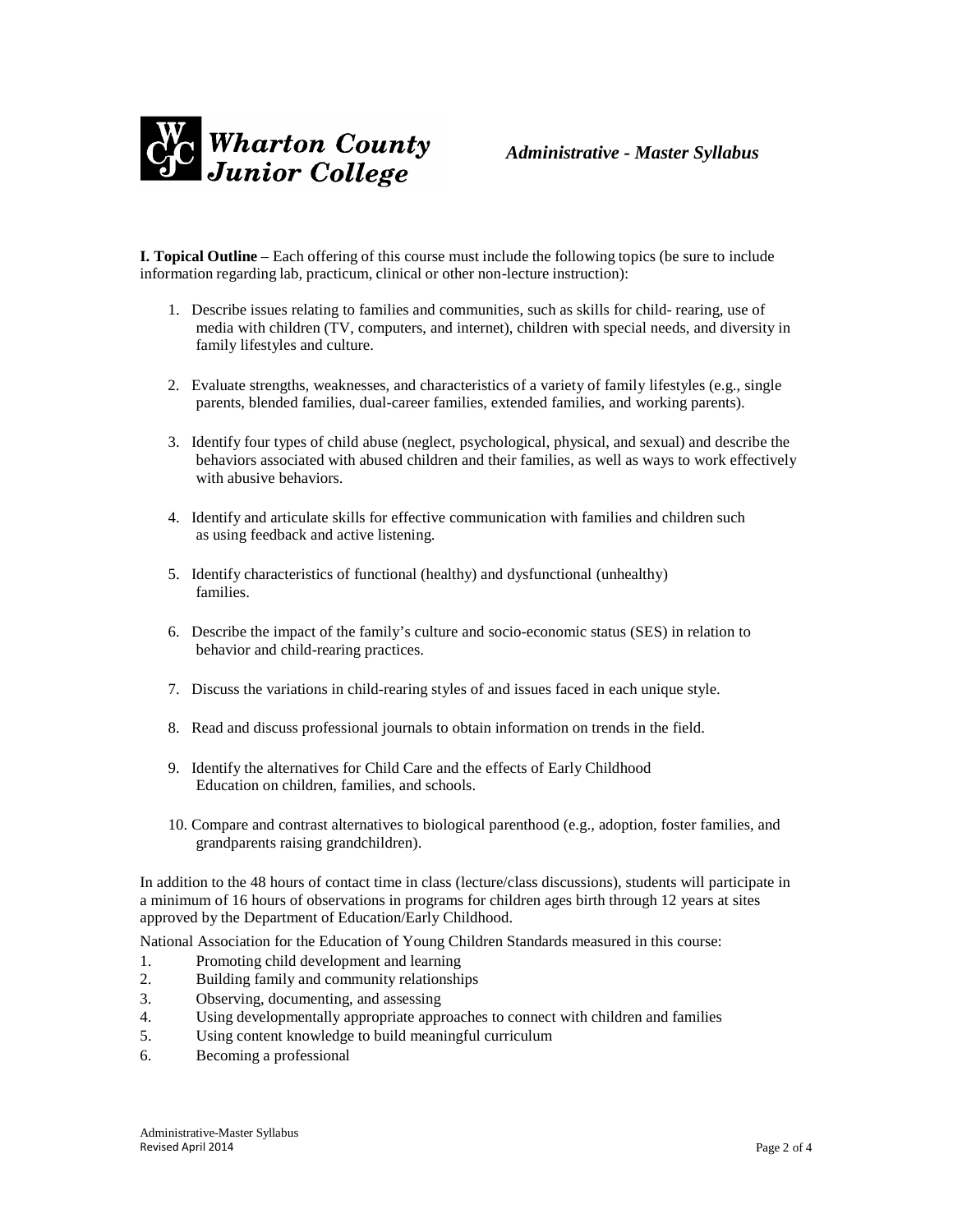#### **II. Course Learning Outcomes**

#### **Learning Outcomes Upon successful completion of this course, students will:**

1. Identify characteristics and issues relating to diverse cultures and caregiving lifestyles.

2. Analyze ways in which factors in the home and community (e.g. parent expectations, availability of community resources, community issues) impact learning, including an awareness of social and cultural factors to enhance development and learning.

3. Identify and apply strategies to maintain positive, collaborative relationships with diverse families (e.g. families with children with disabilities, poverty, single parent, cultural, homelessness, and dual-language learners).Students will describe effective techniques to use to set up and implement successful family-teacher conferences.

4. Investigate community/educational resources (e.g. dentist on wheels, library programs, GED programs, family education programs, Early Childhood Intervention Strategies) to empower families to support children's development Students will discuss judicial rulings, state laws, and federal laws that impact families, schools, and children.

5. Recognize signs of abuse and neglect and describe ways to work effectively with abused and neglected children and their families.

6. Explain the importance of family involvement/homeschool relationships in education. Students will apply theoretical principles of child development and course content concerning healthy family-school relationships to the design of an effective family-school involvement plan.

7. Explain the importance of maintaining codes of ethical conduct and legal issues when working with families, colleagues, and community professionals.

#### **Methods of Assessment**

**1.2.3.4.5** Midterm (which must include a minimum of one essay question), final exam, and any other tests or quizzes deemed necessary by the instructor (Grade of 70 indicates mastery).

**1**.2.3.4.**5** Class discussions/group discussions. This will be assessed using the WCJC Gen Ed Core Rubric on Teamwork (Assessment of 3 equates Competence). .

6. Students will design a term project of a family involvement plan which will allow them to apply principles of effective family-school relationships. This term project will be graded according to a rubric and will be shared informally in class. (A minimum grade of 70 indicates mastery.)

7. Written observation summaries of six (6) classroom settings (infant, toddler, Pre-K, K, Elementary, and sixth grade) (These will be graded according to a rubric with a score of 70 indicating mastery.) Students will evaluate their own level of professional conduct in a self-evaluation checklist prepared by the department.